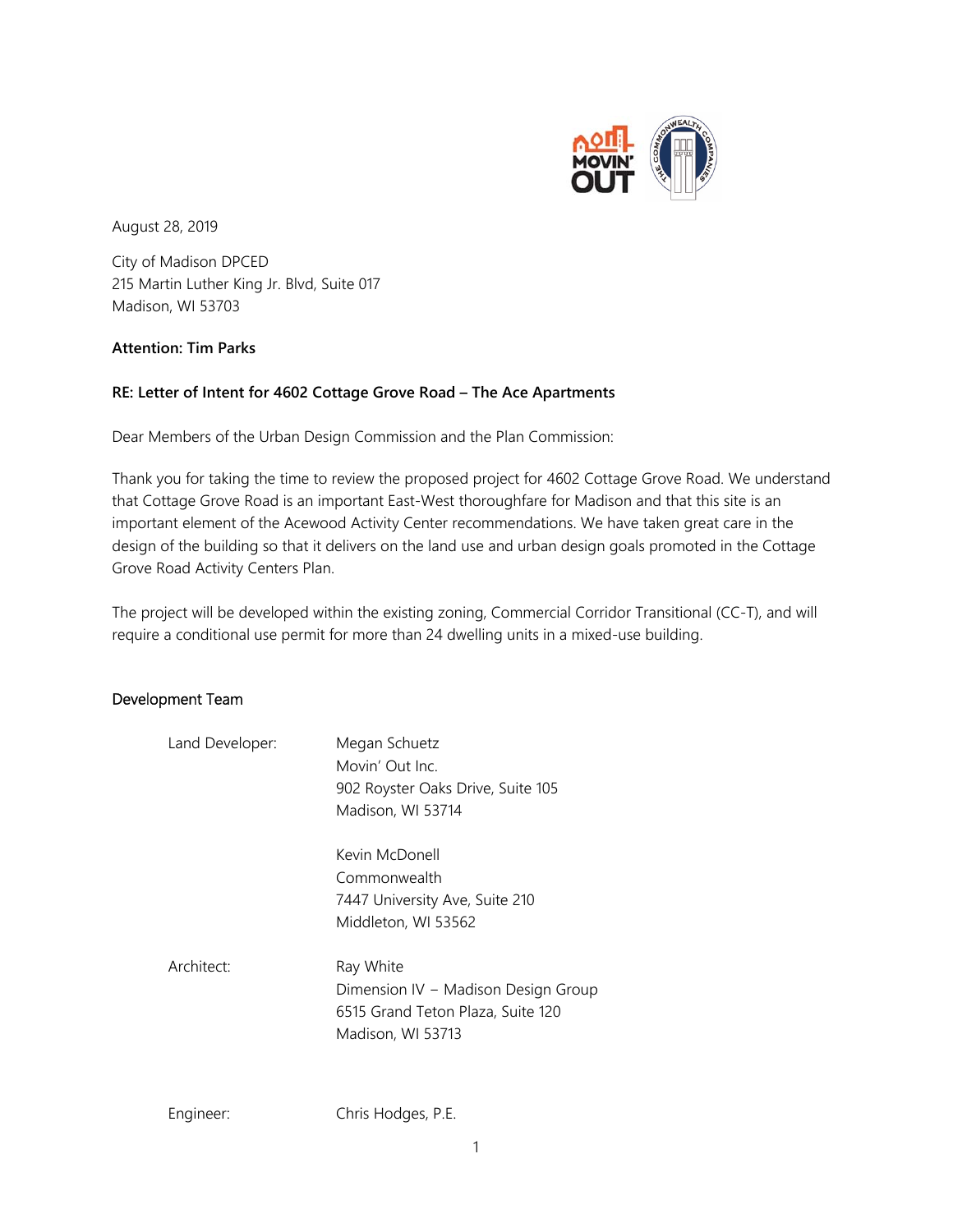Quam Engineering, LLC 4604 Siggelkow Road, Suite A McFarland, WI 53558

Landscape: Paul Skidmore 13 Red Maple Trail Madison, WI 53717

#### **Existing Conditions**

The project site is located on the corner of Acewood Boulevard and Cottage Grove Road. It is currently home to a long vacant Sentry store surrounded by parking lot. A senior housing development (built using Section 42 Tax Credits but now market rate) sits to the north and an aging suburban commercial center to the east.

#### **Project Description**

The project consists of 70 apartment units, a mix of 1, 2, 3 and 4-bedrooms. 65 units will be in the principal building that fronts on Cottage Grove Road and Acewood Avenue. The remaining five units will come in the form of townhouses near the rear of the property. The project will have 55 underground parking spaces, 36 surface parking spaces, five townhouse garages, and five townhouse driveway stalls for a total of 90 spaces. The site will include one commercial space with  $\sim$ 10,000 ft<sup>2</sup>. The site will also include 93 bicycle parking spaces, a community room, indoor and outdoor play areas, and tenant gardening space.

Lot Size 82,493 SF/1.894 acre

Lot Coverage Building footprint: 28,208 SF Impervious area: 33,270 SF Pervious area: 21,001 SF Total Lot area: 82,479 SF

Useable Open Space Useable open area provided: 23,258 SF Useable open area required: 18,880 SF

#### Stormwater Management

The project involves the redevelopment of the existing site. The City of Madison requires that proposed stormwater management practices must reduce the total suspended solids load by 60% for redevelopment, as compared to no controls. The proposed stormwater management facility will meet these requirements through the implementation of permeable pavers and bioretention basins integrated into the site design.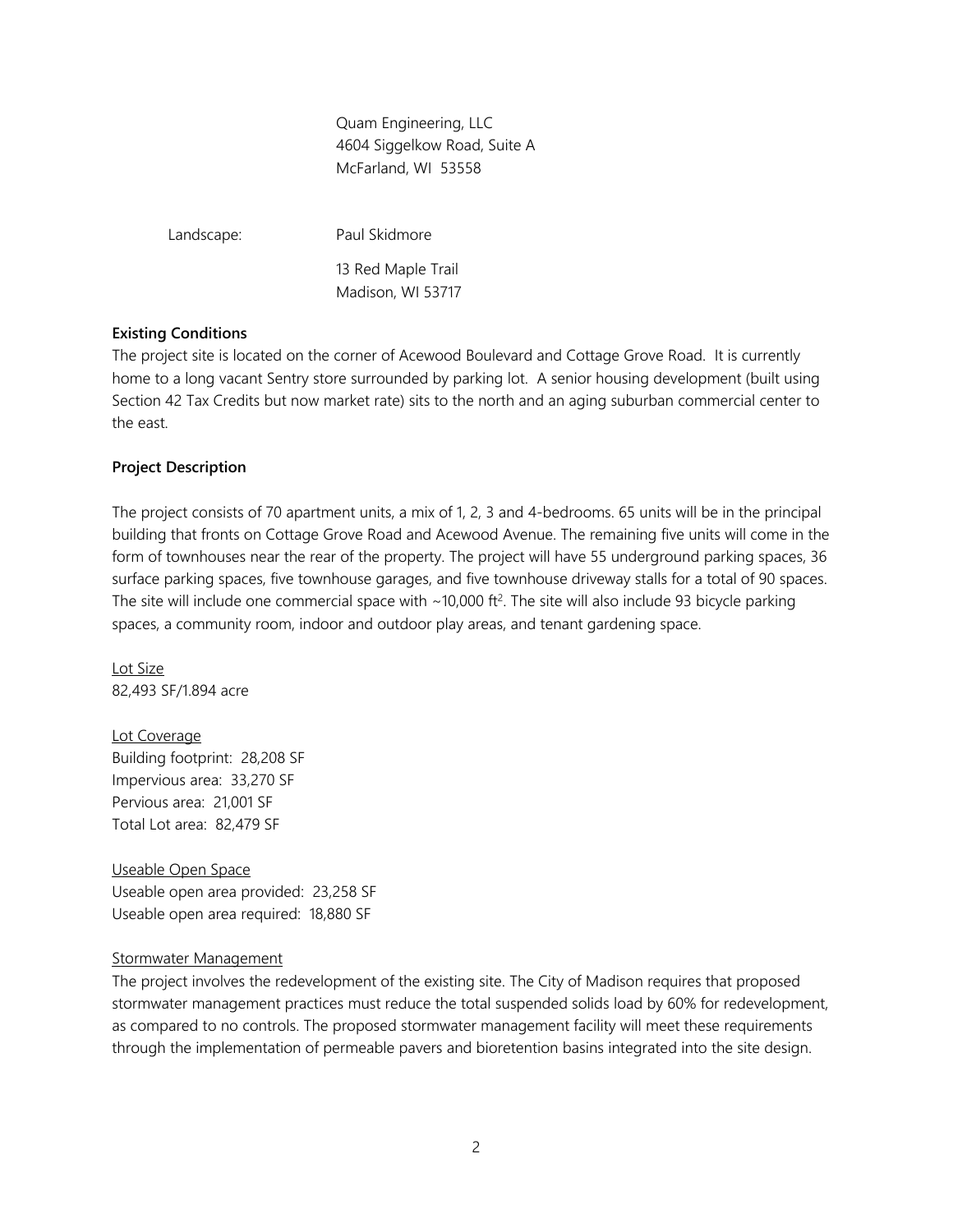# Public Subsidy

The project has received a combination of HOME and City of Madison Affordable Housing Program funds totaling \$1.1 million.

# Sustainability

This project includes a variety of sustainable features, including:

- Compact mixed-use redevelopment
- Sustainable native plantings
- Multiple transit options
- Ample bicycle parking for visitors and residents
- Recycling for residents
- Construction recycling program
- Continuous insulation
- Energy Star appliances
- High efficiency, low flow plumbing fixtures
- **•** Efficient lighting systems
- Low-E glazing
- Permeable pavers for stormwater infiltration
- Stormwater bioswale

## **Neighborhood Input**

Three neighborhood meetings have been held: the first on July 26, 2018; the second on September 17, 2018; the third on August 20, 2019. All were well attended from both the Elvjehem and Rolling Meadows neighborhood associations. The input gathered has been incorporated into the project where possible.

## **Relevant Planning Documents**

The project is consistent with vision, goals, and strategies outlined in the recently adopted comprehensive plan, Imagine Madison. Specifically, the project directly addresses the following:

Strategy 3: Increase the amount of available housing

 Support new housing opportunities by prioritizing planning efforts to transition underutilized, automobile-dominated commercial areas into complete neighborhoods and mixed-use Activity Centers.

Strategy 4: Integrate lower priced housing, including subsidized housing, into complete neighborhoods.

Support the distribution of affordable housing throughout the city.

Land Use: Neighborhood Mixed Use (NMU)

 Node or corridor containing housing, shopping, and services that generally serves surrounding neighborhoods (2-4 stories; up to 70 du/acre).

The project is also consistent with the goals and objectives included in the Cottage Grove Road Activity Centers Plan including:

Land Use and Urban Design Goal #1: Improve stability, cohesiveness, and relationship between commercial centers and residential areas.